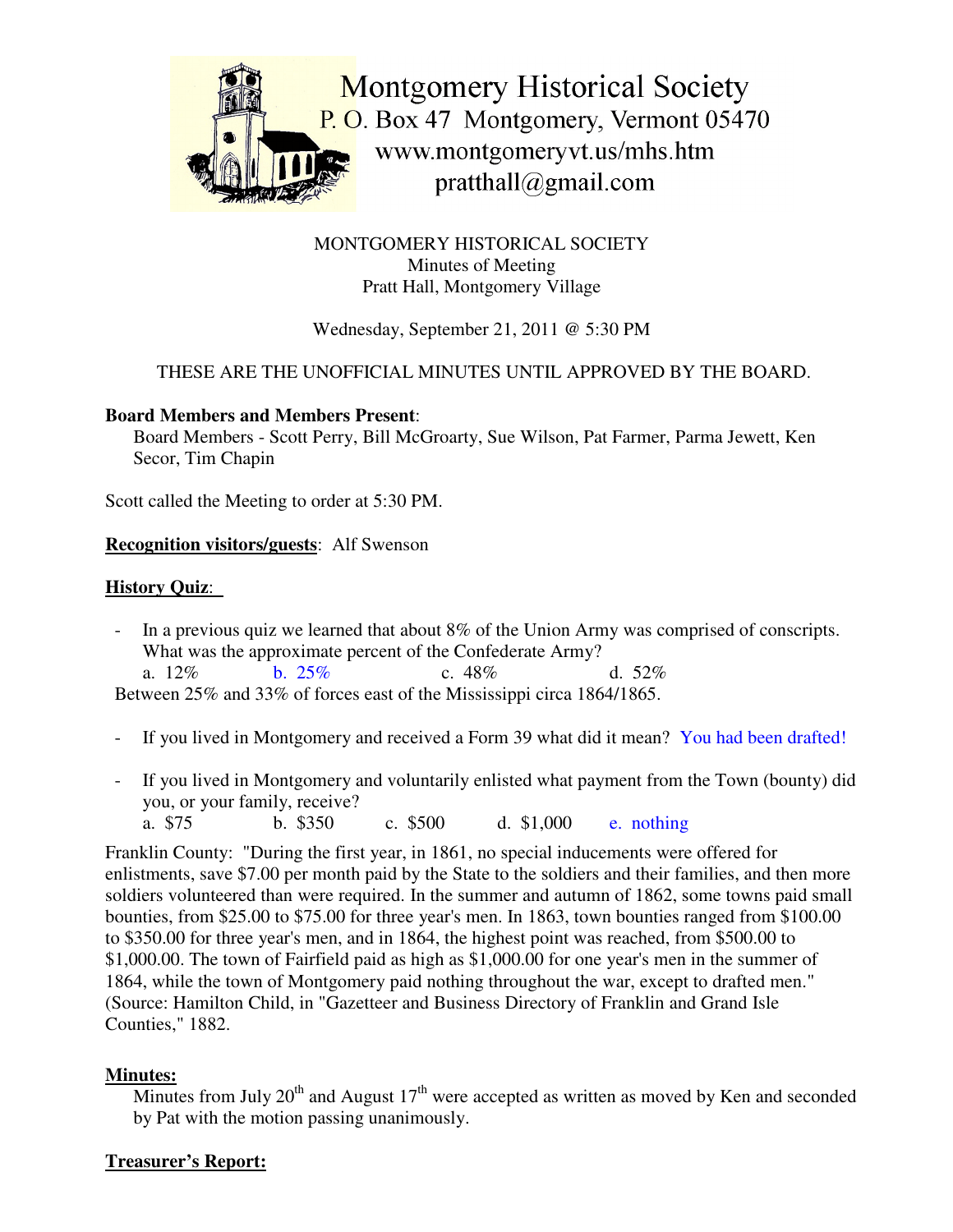| Treasurer's Report $-$ 09/22/11:    |  |
|-------------------------------------|--|
|                                     |  |
|                                     |  |
| Stained Glass windows CD \$5,783.79 |  |
|                                     |  |
|                                     |  |

The Treasurer's Report was accepted by acclamation. Motion by seconded by Bill seconded by Parma.

#### **Membership:**

Scott reported we have met our membership goals of over 200 memberships with nearly \$11,000 in dues donations. This is the fifth year in a row we've met these goals! Congratulations to the Board and Marijke!!

### **Old business:**

- A. Pratt Hall: The wooden steps platform had it's first coat of grey stain and the Men with Tools have begun patching the holes in the ceiling and walls. The light fixtures will be hung and the floor sanded and painted and that will wrap up the 2011 work. Mark and Susan Badorf have donated a new carpet runner. Ken volunteered to arrange for it to be hot seamed into one piece.
- B. The Art Show and Member Appreciation event was a success and turned a small profit. Peg Doheny won the raffle of the Michael Domina print. Sue will have a financial wrap up at the Oct meeting,
- C. Town History Book Update: No Report
- D. The events list was reviewed. The VHS Annual Meeting is Sep 24<sup>th</sup> and the LLHS Annual Meeting is Nov  $4^{\text{th}}$ .
- E. CBTC Wrap up: The final concert had a gate of about \$1,000 which may get us to the break even point. Sue will have a financial wrap up at the Oct meeting.
- F. Scott and Parma selected 13 photos and will press ahead with hopes of having the calendar available for sale in Oct.
- G. Irene Relief Collection: Parma moved and Sue seconded a motion to send the \$200 dollars collected at the Banjo Dan concert for Irene relief to the Preservation Trust of Vermont for their efforts to evaluate and repair/restore Vermont's historic structures damaged by Hurricane Irene. The motion passed unanimously.
- H. Scott and Parma reported on the visit to Pratt Hall by the Vermont Antique Automobile Association. They stopped here during a rally on September 10<sup>th</sup>. Scott gave them a short tour. They left donations of \$114.
- I. Radar scope:
	- Teaching American History Grant
	- Domina print fundraiser update
	- Old maps project